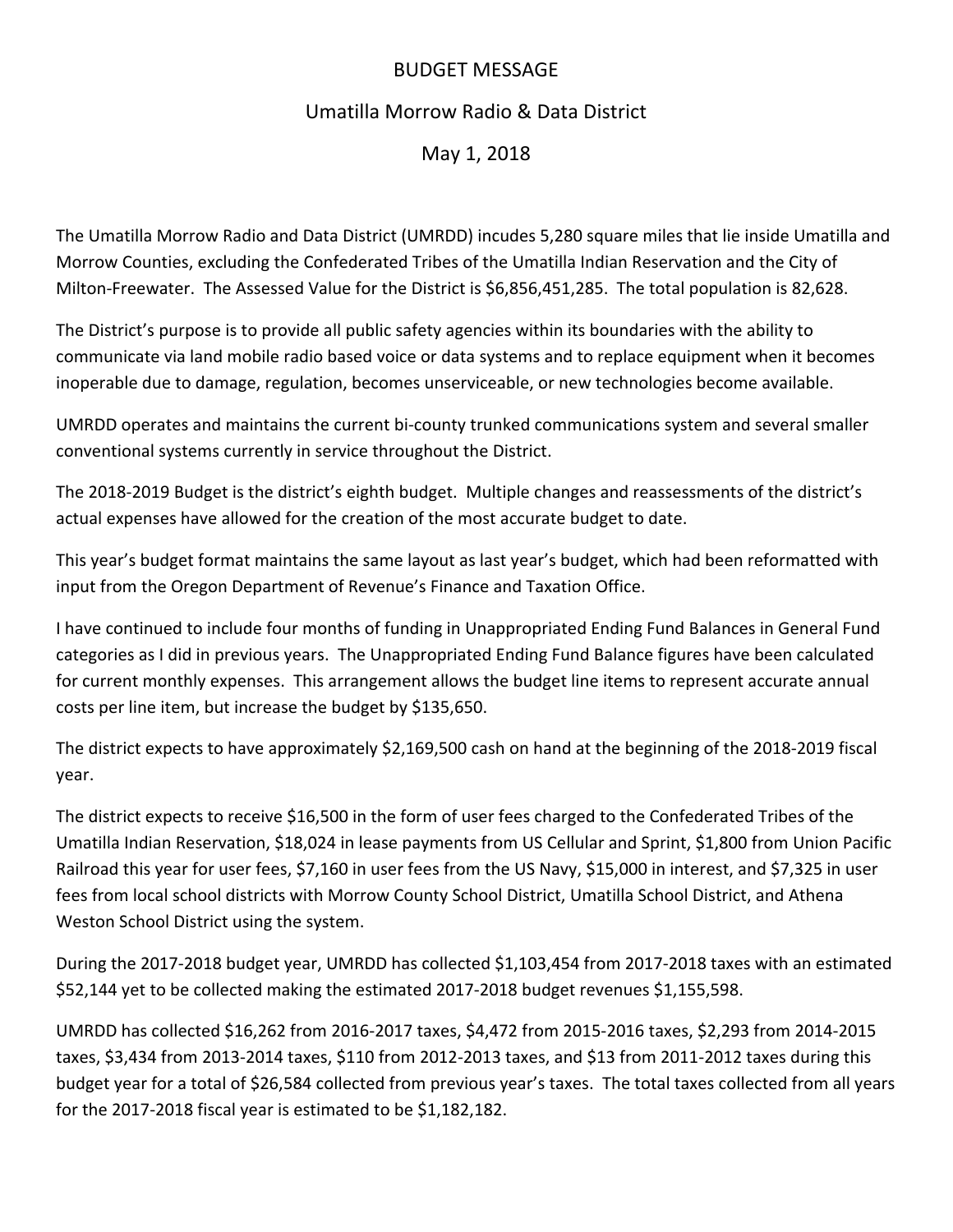Assessment forecasts for the 2018‐2019 budget year advise a 1.15% increase in Morrow County assessments and a 2.5% increase in Umatilla County assessments. \$1,214,312 is estimated to be received this budget year. \$30,000 is expected to be collected from previously levied taxes in 2018‐2019. The total taxes collected from all years for the 2017‐2018 fiscal year are estimated to be \$1,244,312.

I have added \$500,000 in the Grant Funds line as there is a possibility that the District may receive grant funding for new subscriber units in the 2018‐2019 budget year.

The budget will be broken down by section and explained line by line below.

- I. Personnel Services
	- A. Administrator Salary: A 1% increase to \$87,659 was added this year.
	- B. Administrative/Technical Assistant Salary: A national COLA increase of 2% to \$42,037 plus \$2,000 added for possible overtime.
	- C. Communication Technician: Increased to \$77,815 with a 2.5% step increase per district policy, a 2% national COLA increase, and \$2,000 added for possible overtime.
	- D. Payroll Taxes: Estimate from book keeper, about 9% of salary total.
	- E. PERS: This line will be increased by approximately 11% per year until 2026 according to PERS predictions.
	- F. Medical Insurance: Based on district policy that limits medical cost to this maximum amount.
	- G. Workers Comp: Based on historical costs.
	- H. Life Insurance: Based on historical cost.
	- I. Long Term Disability: Based on historical cost.
- II. Materials and Services
	- A. Professional Services: For small projects outside of the District Administrator's field of expertise. This line has been increased to \$65,000 due to need of consultant assistance with procuring a new communications system.
	- B. Voice System Maintenance: Based on historical costs, reduced by \$12,000 this year.
	- C. IT Services: Based on historical costs.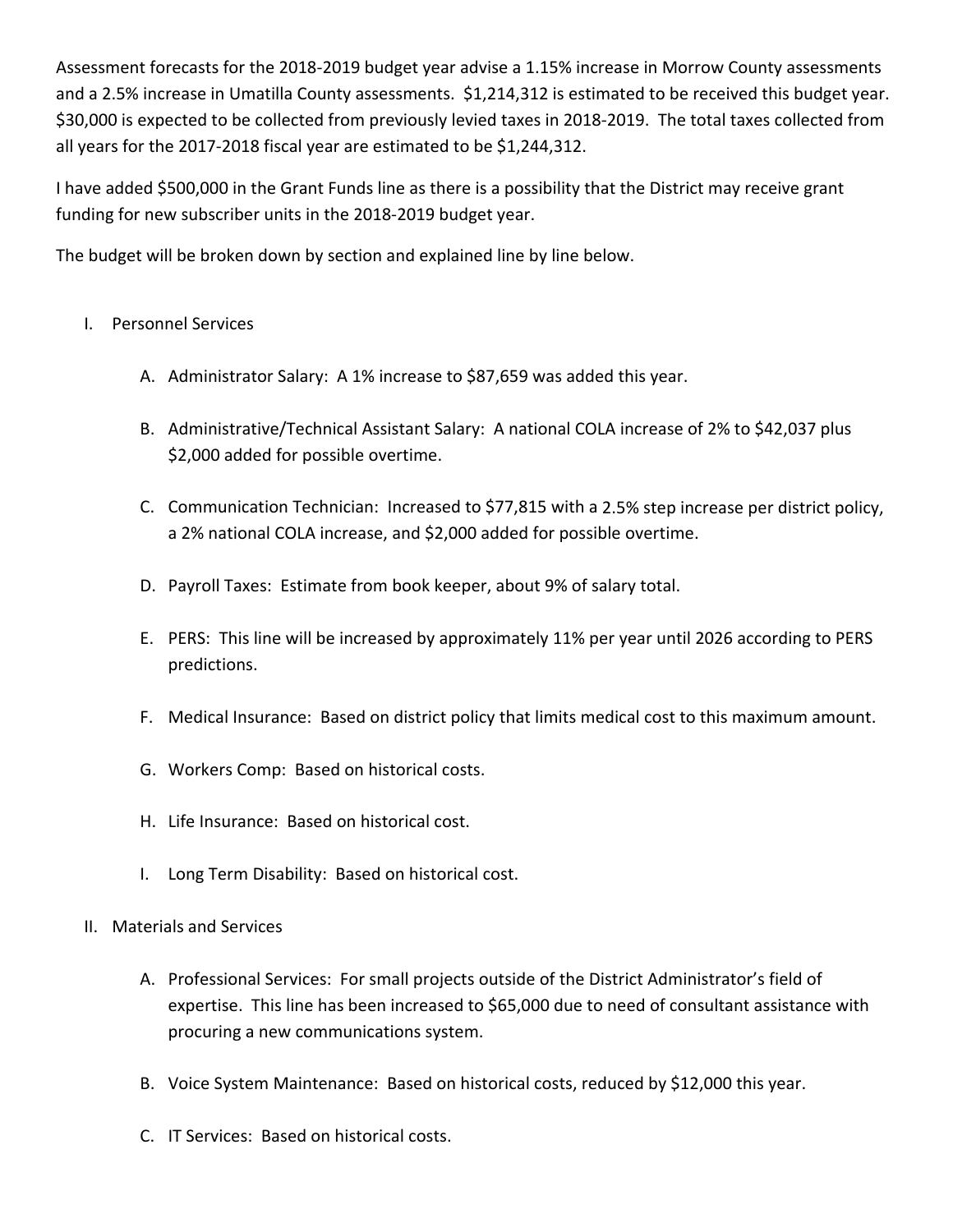- D. Microwave System Maintenance: Based on historical costs, reduced by \$3,000 this year.
- E. Subscriber Unit Maintenance: Based on historical costs.
- F. Office Supplies and Maintenance: Based on historical costs.
- G. Notifications and Publication: Estimation of costs associated with required publications.
- H. Training/Travel: Provides training for district staff and funds to travel to meetings, local training sessions, and conferences. Reduced by \$5,000 this year.
- I. Office Space Rent: Based on rental agreement with Umatilla County.
- J. Dues/Fees: Increased by \$2,850. Estimation based on professional association dues, audit submission fee, and Oregon Association of Public-Safety Communications Officials (APCO fees), and an increase in the Dunn & Bradstreet fee.
- K. Subscriber Unit Software Maintenance: Based on possible costs.
- L. Insurance: Based on historical costs.
- M. Annual Audit: Based on historical costs with annual increase.
- N. Elections: Based on historical costs, two board positions will be on the ballot this year.
- O. Cell Phone and Data Card: Based on historical costs.
- P. Protective Clothing and Equipment: Clothing and safety equipment for the district staff.
- Q. Test Equipment Maintenance: Based on historical costs.
- R. Vehicle Expenses: Based on historical costs.
- S. Legal Expenses: Minimal costs are expected, but funds should be available.
- T. Board Expenses: Based on historical costs.
- U. Bookkeeping Contract: Based on historical costs.
- III. Facilities
	- A. Site Leases: Based on historical costs.